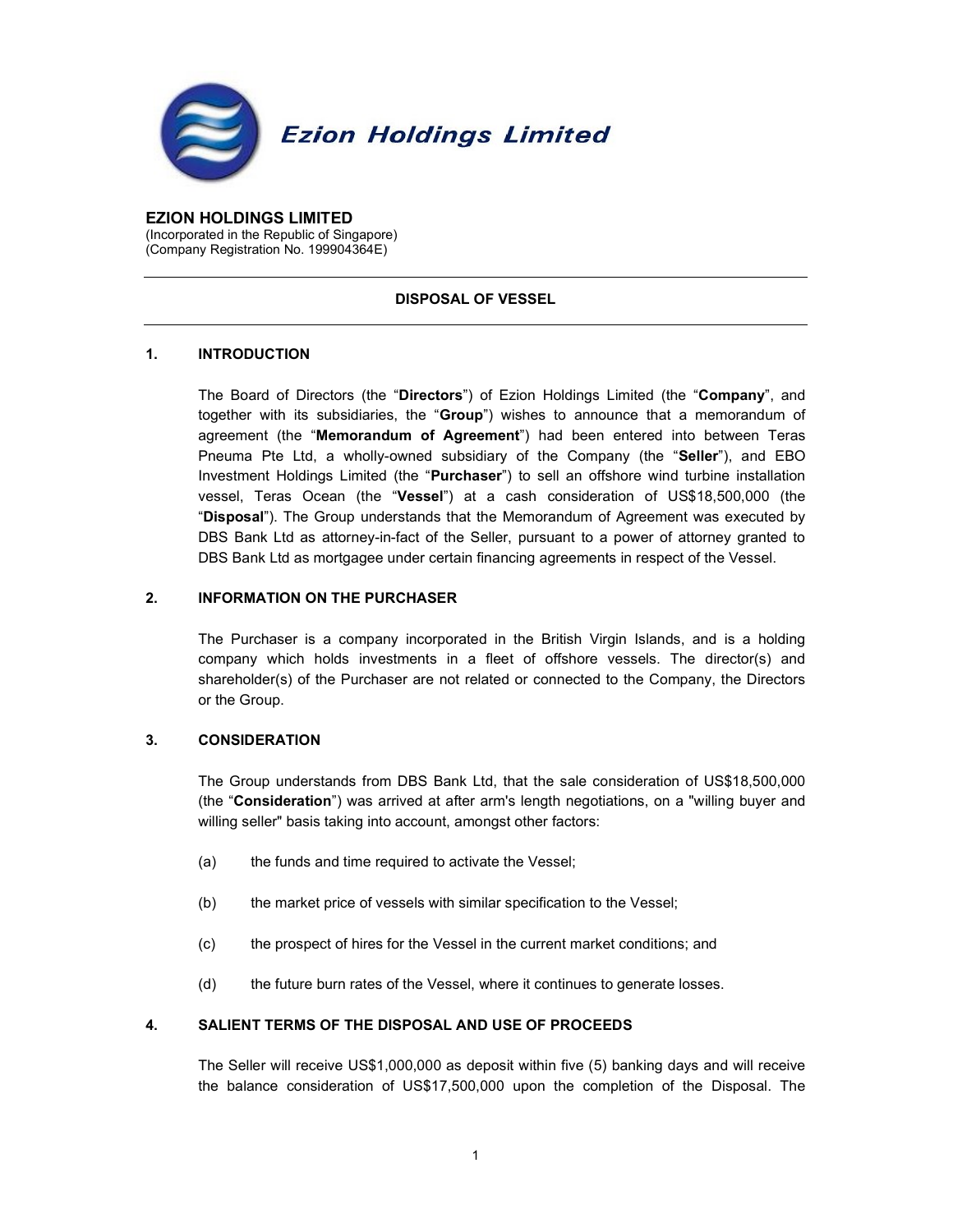Consideration received from the Disposal will be utilised to repay the secured bank loans of the Group. The mortgages over the Vessel will be discharged pursuant to the Disposal.

### 5. RATIONALE

The Group is of the view that without the required funding to reactivate and deploy the Vessel for work, the Disposal will allow the Group to stop incurring further operating costs and liabilities and will also allow the Group to reduce its outstanding liabilities via the partial repayment of the secured bank loans.

### 6. FINANCIAL INFORMATION

# 6.1. Share capital

The Disposal will not have any impact on the issued and paid-up share capital of the Company.

### 6.2. Net book value of the Vessel

Based on the unaudited financial statements for the six months period ended 30 June 2020 (the "2Q2020 FS"), the net book value of the Vessel is approximately US\$18,500,000.

### 6.3. Excess / deficit of the Consideration over the book value of the Vessel

There is no excess or deficit of the Consideration over the net book value of the Vessel as at 30 June 2020.

#### 6.4. Net profits attributable to the Vessel

Based on the 2Q2020 FS, the net losses generated for the six month period ended 30 June 2020 by the Vessel is approximately US\$10,438,000.

### 6.5. Gain / loss on the Disposal

No gain or loss is expected to be generated from the Disposal.

# 6.6. Financial effects

#### (a) Illustrative nature of financial effects

The financial effects of the Disposal on the net tangible liabilities per share ("NTL") and losses per share ("LPS") of the Group, prepared on a proforma basis on the audited consolidated financial statements for the year ended 31 December 2019 and on the assumption that the Disposal will result in the proceeds of US\$18,500,000, are set out below. The financial effects are purely for illustrative purposes only and are therefore not necessarily indicative of the actual financial position of the Group after the completion of the Disposal.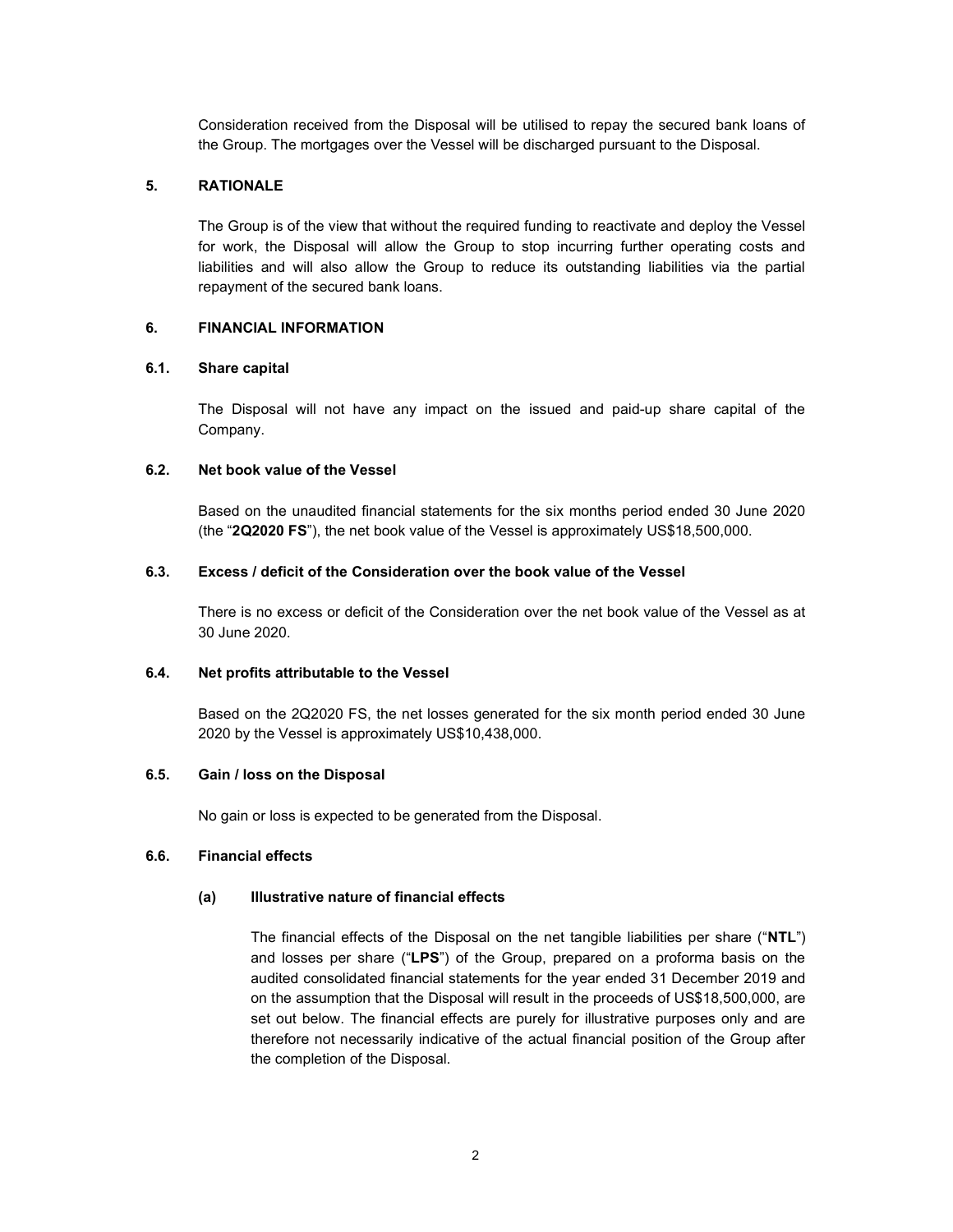### (b) NTL

Assuming that the Disposal had been effected on 31 December 2019, the net liabilities per share of the Group as at 31 December 2019 will increase from US\$23.27 cents to US\$23.50 cents.

### (c) LPS

Assuming that the Disposal had been effected on 1 January 2019, the basic earnings per share and diluted earnings per share of the Group for the year ended 31 December 2018 will increase from a loss per share of US\$16.51 cents to a loss per share of US\$16.64 cents.

# 7. LISTING RULE 1006 RELEVANT FIGURES

The relative figures for the Disposal computed on the bases set out in Rule 1006 of the Listing Manual of the Singapore Exchange Securities Trading Limited (the "SGX-ST") are as follows:

| Rule<br>1006 | <b>Bases of Calculation</b>                                                                                                                                                                                                                                                                                                 | <b>Relative Figure</b><br>$(\% )$ |
|--------------|-----------------------------------------------------------------------------------------------------------------------------------------------------------------------------------------------------------------------------------------------------------------------------------------------------------------------------|-----------------------------------|
| (a)          | Net asset value of the assets to be disposed of, compared<br>with the Group's net liability value.                                                                                                                                                                                                                          | $-1.67\%^{(1)}$                   |
| (b)          | Net losses attributable to the assets disposed of, compared<br>with the Group's net loss.                                                                                                                                                                                                                                   | $4.38\%^{(2)}$                    |
| (c)          | Aggregate value of the consideration received, compared<br>with the Company's market capitalization <sup>(3)</sup> based on the<br>total number of issued shares excluding treasury shares.                                                                                                                                 | $15.98\%^{(4)}$                   |
| (d)          | Number of equity securities issued by the Company as<br>consideration for an acquisition, compared with the number<br>of equity securities previously in issue.                                                                                                                                                             | Not applicable $(5)$              |
| (e)          | The aggregate volume or amount of proved and probable<br>reserves to be disposed of, compared with the aggregate of<br>the group's proved and probable reserves. This basis is<br>applicable to a disposal of mineral, oil or gas assets by a<br>mineral, oil and gas company, but not to an acquisition of<br>such assets. | Not applicable $(6)$              |

#### Notes:

- (1) Computed based on the net book value of the Vessel of US\$18,500,000 and net liabilities value of the Group of US\$1,108.5 million, as at 30 June 2020.
- (2) Computed based on the net losses generated by the Vessel of US\$10,438,000 and net losses of the Group of US\$238.1 million, for the six months period ended 30 June 2020.
- (3) Computed based on the market capitalization of the Company of S\$161,258,268 (US\$115,746,675).
- (4) Computed based on the Consideration to be received of US\$18,500,000.
- (5) No equity securities will be issued by the Company as consideration.
- (6) The Disposal is not of mineral, oil or gas assets by a mineral, oil and gas company.